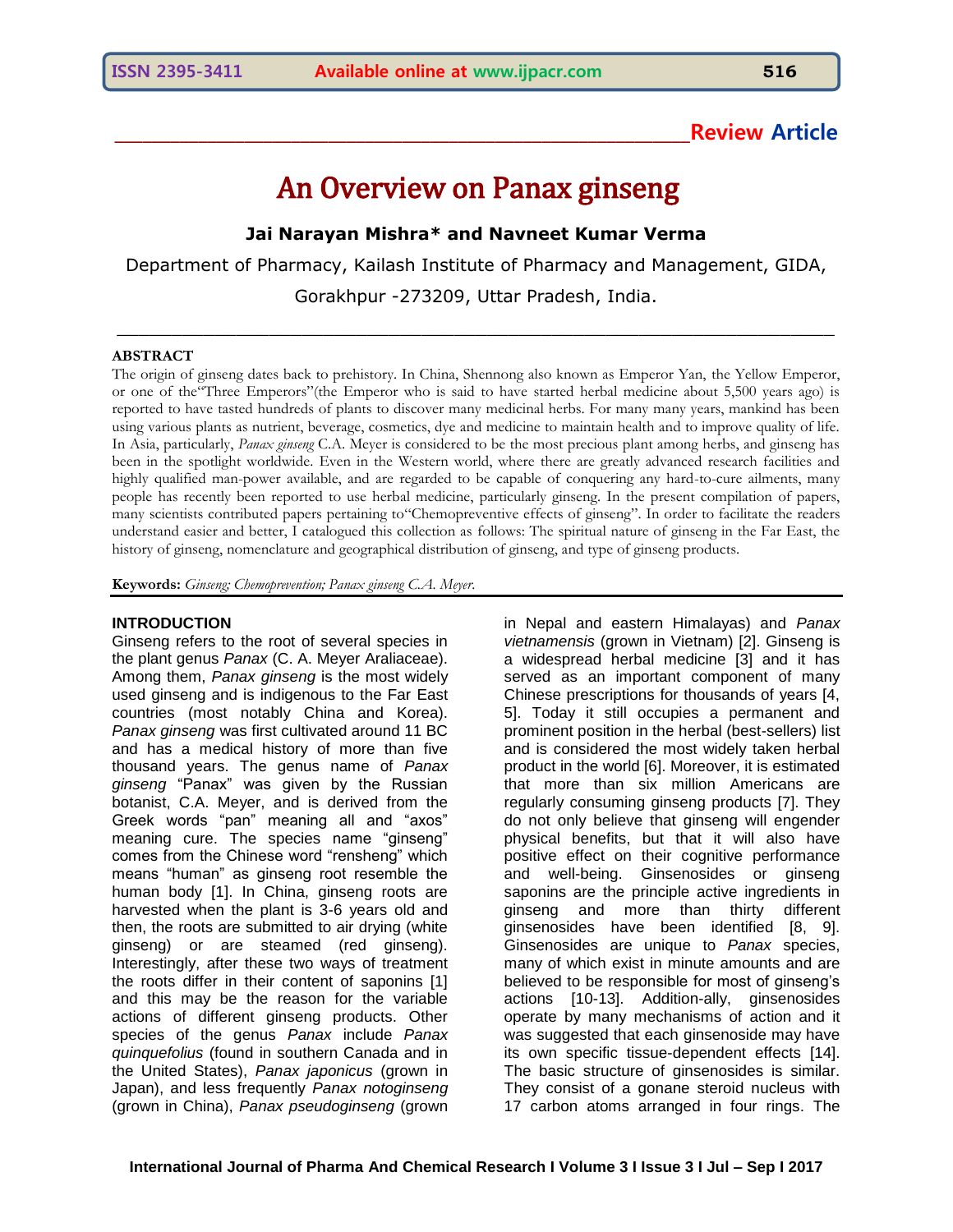characteristic biological responses for each ginsenosides are attributed to the differences in the type, position and number of sugar moieties attached by glycosidic bond at C-3 and C-6 [15]. Based on their structural differences, they can be classified into three categories: the panaxadiol group (e.g. Rb1, Rb2, Rb3, Rc, Rd, Rg3, Rh2, Rs1), the panaxatriol group (e.g. Re, Rf, Rg1, Rg2, Rh1), and the oleanolic acid group (e.g. Ro) [5, 16]. Interestingly, the ginsenoside content of ginseng can vary depending on the *Panax* species, the plant age, the part of the plant, the preservation method, the season of harvest and the ex-traction method [17, 18].

| Table1: Scientific Classification |  |
|-----------------------------------|--|
|-----------------------------------|--|

| Kingdom:    | Plantae       |
|-------------|---------------|
| (unranked): | Angiosperms   |
| (unranked): | Eudicots      |
| (unranked): | Asterids      |
| Order:      | Apiales       |
| Family:     | Araliaceae    |
| Genus:      | Panax         |
| Species:    | Panax ginseng |



**Fig. 1:** *Panax ginseng*

#### **Active Constituents**

Panax ginseng contains triterpene glycosides, or saponins, commonly referred to as ginsenosides. Many active compounds can be found in all parts of the plant, including amino acids, alkaloids, phenols, proteins, polypeptides, and vitamins B1 and B2.3 Up to 40 distinct ginsenosides have been identified by thin layer chromatography (TLC) and methanol extraction experiments. The nomenclature of ginsenosides is by the designation Rx, where x represents the retention factor (Rf) value from the sequence of spots on TLC from bottom to top. The two major sub-types of ginsenosides, protopanaxadiol and protopanaxatriol, are classified according to the

arrangement and number of sugar residues – glucose, rhamnose, xylose, and arabinose – on the ginsenosides. Rb1, Rb2, Rc, and Rd are examples of protopanaxadiol ginsenosides. Re, Rf, Rg1, and Rg2 are examples of protopanaxatriols. [19-24] These ginsenosides have varying concentrations in red and white Panax ginseng extracts due to different processing method that affect deacetylating enzymes within the raw plant material.[25]



#### **Pharmacokinetics**

Recent research supports the hypothesis that ginsenosides are activated by intestinal bacteria through deglycosylation and esterification. Protopanaxadiol and protopanaxatriol glycosides are absorbed into the blood or lymph and transported to target tissues for esterification with stearic, oleic, or palmitic fatty acids. The transformation into ginsenoside metabolites, M1 (20S-protopanaxadiol 20-O-B-Dglucopyranoside) and M4 (20S-protopanaxatriol) affect excretion and utilization of the metabolites.[26]

#### **Mechanism of Action**

Panax ginseng is often referred to as an adaptogen, which suggests it has varied actions and effects on the body that support nonspecific resistance to biochemical and physical stressors, improve vitality and longevity, and enhance mental capacity. [20,27,28] Reviews suggest Panax ginseng has immunomodulating activity by affecting the hypothalamic-pituitaryadrenal (HPA) axis.3,11In vitro experiments reveal enhanced natural killer (NK) cell activity and increased immune cell phagocytosis after ginsenoside exposure.[20] According to a 1999 World Health Organization review, ginseng saponins "are thought to decrease serum prolactin, thereby increasing libido" in male impotence.[29]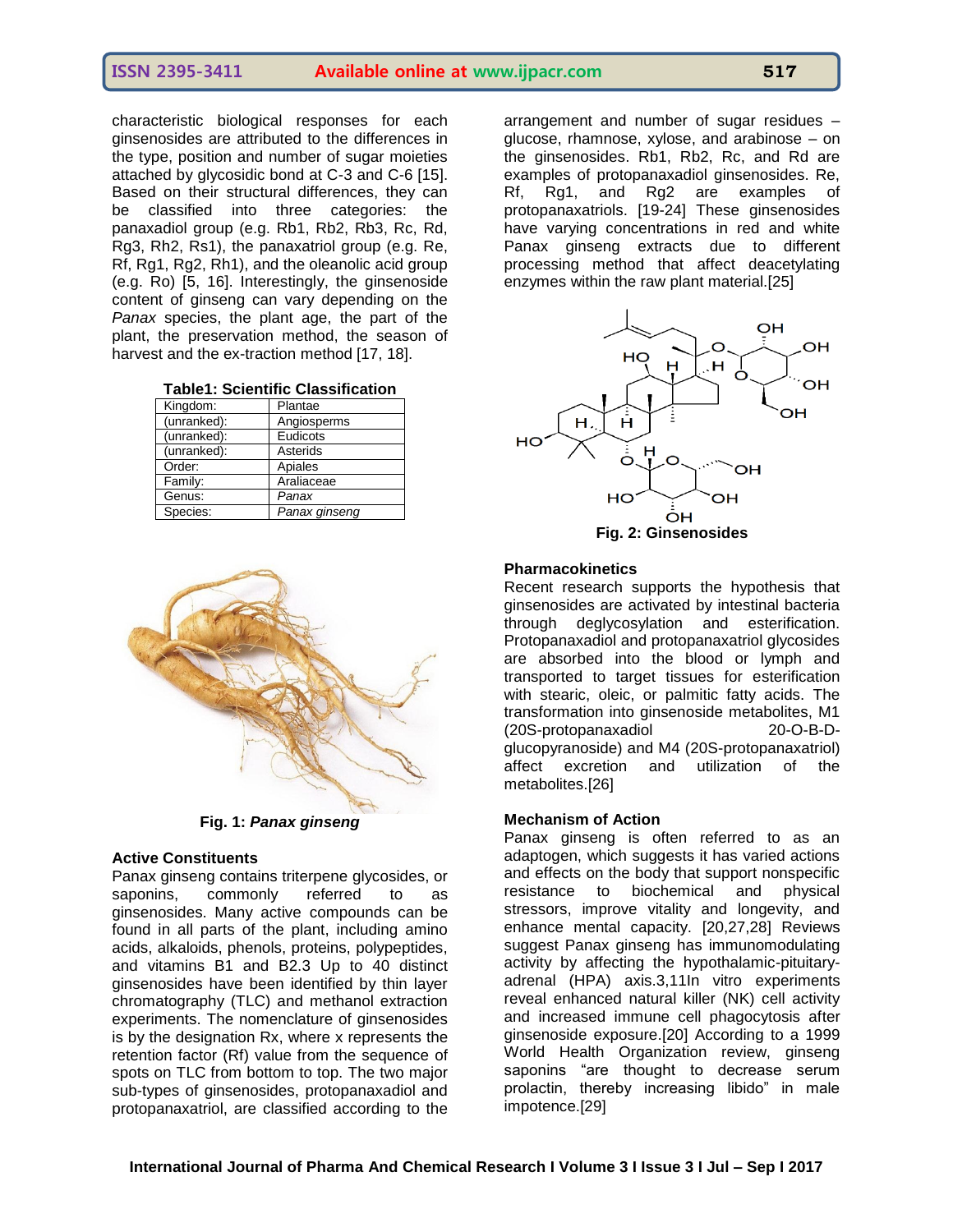## **Clinical Indications**

Panax ginseng has been widely studied in double-blind, randomized, placebo-controlled trials (RCTs). Although ginseng has been used by Asian cultures for thousands of years for conditions such as fatigue, mental stress, blood sugar regulation, improving libido, and supporting longevity, modern clinical studies have focused on the use of Panax ginsengin cancer prevention, blood sugar regulation, fatigue, and immunomodulation in human health and disease.

### **Immune Modulation**

A double-blind, placebo-controlled eight-week study examined the immune effects of 100 mg Ginsana (G115), 100 mg liquid ginseng extract, or placebo twice daily in 60 healthy volunteers. Blood samples collected at baseline, week four, and week eight examined polymorphonuclear (PMN) cell chemotaxis, phagocytosis, total lymphocytes, T-helper and T-suppressor cells, and NK-cell activity. The groups receiving ginseng experienced consistent improvement in immune system activity at week four and statistically significant Differences at week eight, evidenced by improvements in PMN cell chemotaxis, phagocytosis, and total number of T-helper and T-suppressor cells. The authors concluded ginseng extract stimulates the immune system and the standardized extract is more effective than the liquid ginseng extract.[30] Some of the same researchers examined the effects of Panax ginseng extract on the immune response to vaccination. The multicenter, 12-week, double-blind RCT compared immune response in 227 participants, measured as NK-cell activity, at weeks eight and 12, post influenza vaccine given at week four. The treatment group received 100 mg G115 twice daily. NK-cell activity for the ginseng group was double that of the placebo group (p<0.0001) at weeks eight and 12. Serum antibody titers were 272 units in the ginseng group compared to 171 units in the placebo group. A significant decrease in the frequency of upper respiratory infections during weeks 4-12 was noted in the treatment group compared to placebo; 15 cases versus 42 cases, respectively. This study supports the role of ginseng in immune system modulation. [31] An RCT compared the effects of red Panax ginseng on HIV-1 infected patients (n=61).[32] The purpose of this study was to determine the effects of red Panax ginseng after accounting for HLA type (I or II and class A, B, and C), on CD4 counts, CD8 counts, and the

trend toward decreased resistance to anti-Retroviral drugs. HLA type can be associated with an improved prognosis in HIV patients, based on an algorithm that also predicts risk of disease progression.[33] The treatment group received 5.4 g red Panax ginseng daily. Blood samples were taken from the control group (n=199) and HIV-1 infected patients every six months throughout the study. Data analysis revealed an inverse correlation between the HLA score and the decrease of CD4 T cells over time, a decrease in the decline of CD4 T cells associated with the intake of red Panax ginseng, and a significant (p<0.05) decline of CD4 T cells, independent of the HLA class I effects on immune system cells. The authors concluded that red Panax ginseng and HLA type independently affect the slow depletion of CD4 T cells in HIV-infected patients.

## **Diabetes**

Eclectic medicine texts reference Panax ginseng for its beneficial use in blood sugar regulation. [19,34] In a double-blind RCT, Sotaniemi et al examined the efficacy of Panax ginsengin newly diagnosed type 2 diabetics.[24] Parameters measured included physical performance, mood, serum lipids, fasting blood glucose, hemoglobin A1c (HbA1c), amino terminal propeptide (PIIINP) concentration, and body weight. PIIINP serum levels are associated with coronary artery disease and were used as a safety parameter in this study. The study participants (n=36) were given 100 mg ginseng extract, 200 mg ginseng extract, or placebo daily for eight weeks. Compared to the placebo group, the 200-mg ginseng group experienced elevated mood, improved physical performance, and reduced fasting blood glucose. The authors concluded ginseng warrants further study as an adjuvant to diabetes management. A 2005 double-blind, crossover RCT examined the effects of Panax ginseng on blood glucose levels and cognitive performance during sustained mental activity.[35] Healthy young adults (n=30) took a 10-minute test battery for baseline results, then were given 200 mg G115, 400 mg G115, or placebo. One hour later the test battery was repeated six times in rapid succession. Blood sugar levels were assessed at baseline and twice during the testing procedure. The 200-mg and 400-mg G115 doses reduced blood glucose levels significantly (p<0.005). Significant improvement was also noted in the ability to complete the serial sevens subtraction task after taking 200 mg G115 ( $p<0.05$ ). The authors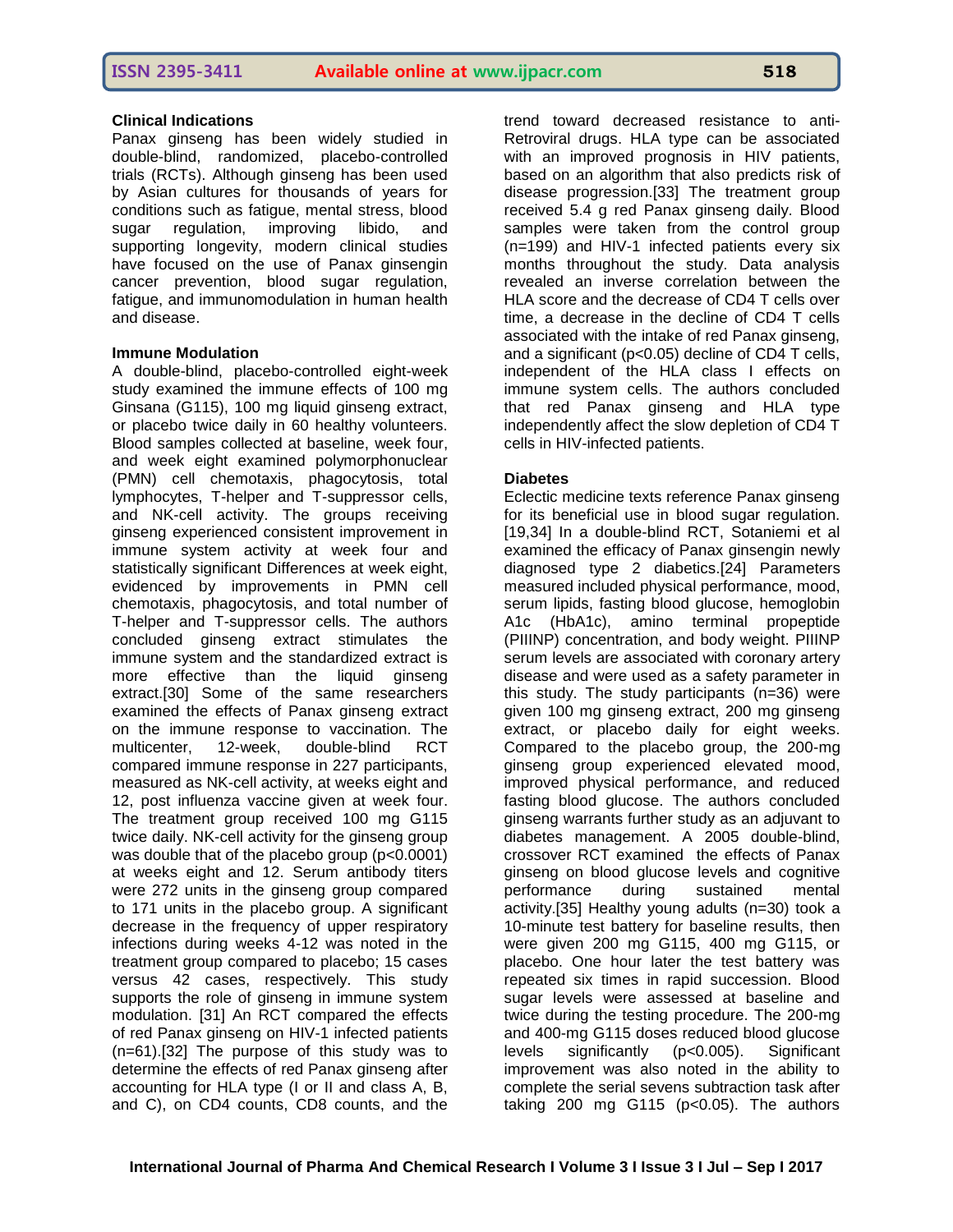concluded Panax ginseng improves mental performance, possibly by regulating glucose metabolism. A double-blind, 12-week RCT examined the effect of red Panax ginseng on HbA1c levels in 19 subjects with well-controlled type 2 diabetes.[36] Study participants received 2 g ginseng or placebo three times daily before meals. Plasma glucose and insulin, insulin sensitivity, and oral glucose tolerance were secondary measures of efficacy, while blood pressure checks and liver and kidney function tests assessed safety. Although no change was seen in HbA1c levels with ginseng, the participants remained well controlled throughout the study without pharmaceutical intervention – with average levels of HbA1c of 6.5 percent. A significant 8- to 11-percent decrease in glucose on the oral glucose tolerance test and 33 percent decrease in plasma insulin (p<0.05) was seen in the ginseng group compared to placebo. No change was reported in safety parameters throughout the study, which led the authors to conclude red Panax ginseng is safe to use in the treatment of type II diabetes.

## **Cancer Prevention**

Numerous in vitro and animal studies have examined the interaction of Panax ginseng with carcinogenesis, apoptosis, angiogenesis, and metastasis.[24,37-40] A recent paper proposed an anti-inflammatory role of Panax ginseng in the sequence of progression to promotion in a model of carcinogenesis.[41] Panax ginseng affects multiple points within the inflammatory cascade, including inhibition of cyclooxygenase-2 (COX-2), inducible nitric oxide synthase (iNOS), and nuclear factor kappa B (NFκB).[42,43] In a review, Lee et al concluded Panax ginseng has a radio protective effect associated with antioxidant and immunemodulation properties.8An epidemiological study examined the protective effect of a variety of Panax ginseng products on 3,974 patients with different types of cancer compared to casematched controls for 67 weeks.[44] Patients taking ginseng demonstrated a 50-percent lower risk of cancer recurrence compared to patients not taking ginseng. Red ginseng offered greater protection than white ginseng. Cancer incidence decreased by 36- and 69 percent in subjects taking ginseng for one year or five years, respectively. A greater protective effect was seen in cancers of the lip, esophagus, pharynx, lung, and liver. A prospective study examined non-organ specific cancer prevention of Panax ginseng.[45] This cohort study used casecontrolled matches (n=4,587) of Koreans over age 40. A questionnaire was used to determine pattern of ginseng intake, initial age of ginseng intake, frequency, duration, and form of ginseng (fresh, dried, etc.) used by study participants. Ginseng intake correlated with a 60-percent reduction in cancer incidence, with a direct dose-response relationship. Drug-Botanical Interactions According to a review by Blumenthal et al, there are no known interactions between Panax ginseng and pharmaceuticals, as reported by the German Commission E.[20,46] Caution is advised with concomitant use with phenelzine, coumadin, oral hypoglycemics, insulin, and caffeine, based on preclinical studies and proposed mechanisms of action.[28,47] A recent review by Seely et al suggests cautious use of Panax ginseng in pregnancy and lactation, although no specific teratogenic or hormone-disrupting activity was noted.[22]

## **Side Effects and Toxicity**

Panax ginseng is associated with low toxicity; few adverse events have been reported with proper us-age. Adverse events have been associated with high doses and long-term usage, producing what has been cited in the literature as ginseng abuse syndrome,[22,28] although case studies associated with ginseng abuse syndrome have been discounted by several authors.[20] Side effects such as hypertension, nausea, diarrhea, headache, mastalgia, insomnia, and skin rash have been noted.[19,22,28]

### **Dosage**

Ginseng root can be chewed, or taken as a powder, liquid extract, decoction, or infusion. The level of ginsenosides can vary depending on steeping time and type of preparation. The ginsenoside concentration can vary from approximately 64-77 percent. Crude preparations of 1-2 g dried root powder can be taken daily for up to three months, according to recommendations by the German Commission E.29 A decoction can be prepared by simmering 3-9 g dried root in 720-960 mL (24-32 oz) water for 45 minutes. A fluid extract (1:2 concentration) prepared from crude root can be dosed at 1-6 mL daily.31An infusion can be made by pouring 150-250 mL (5-8 oz) of boiling water over 1-2 g root, steeping for 10 minutes covered, and then straining before drinking. Dosage of Panax ginseng extract standardized to 4-percent ginsenosides is 200 mg per day, in divided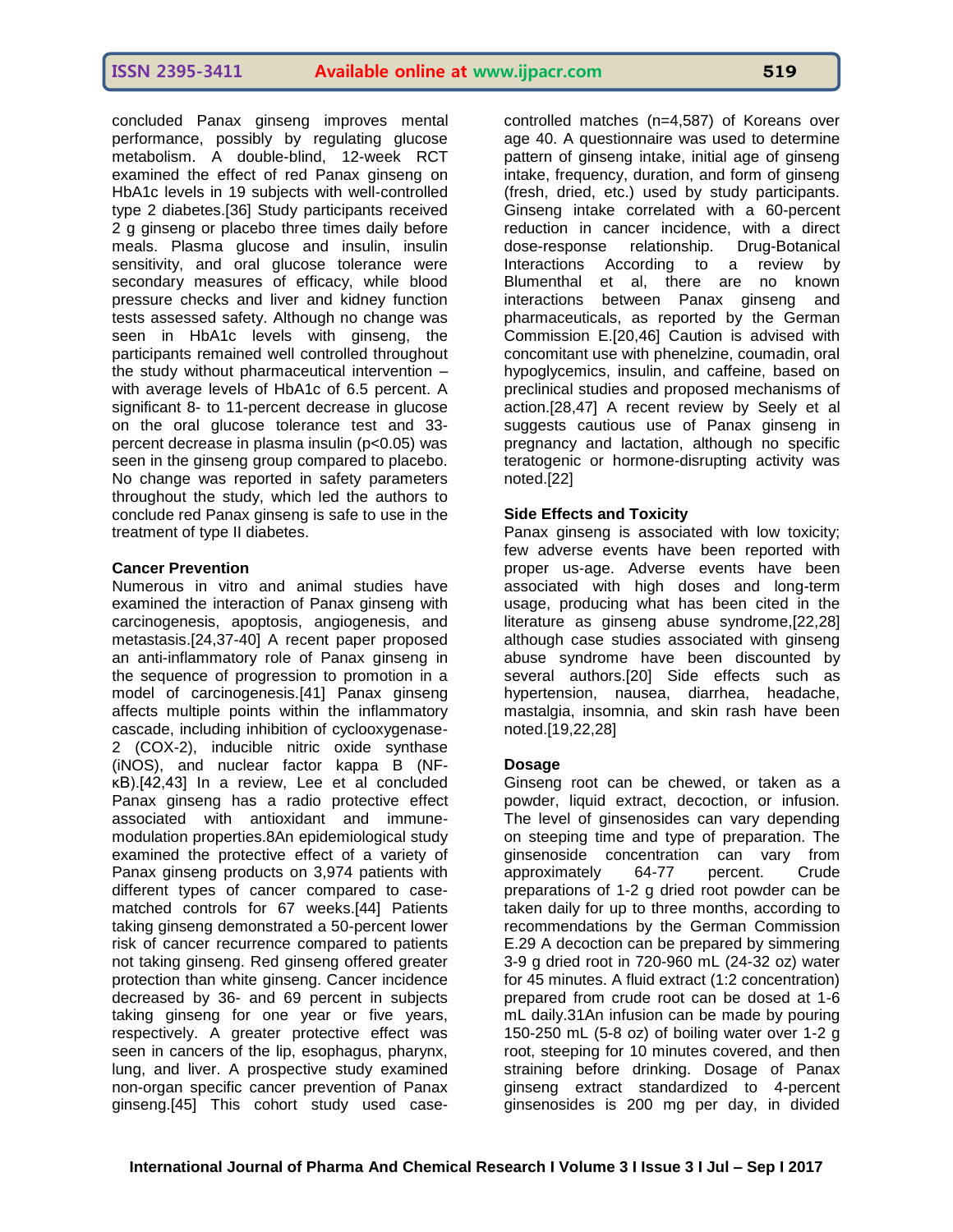doses, yielding 8 mg ginsenosides daily. Other reports suggest significantly higher doses of 80- 240 mg ginsenosides daily might be warranted in some cases. [20]

#### **Warnings and Contraindications**

The German Commission E and the World Health Organization report no known contraindications for Panax ginseng.[20, 29] Caution is advised during pregnancy and lactation due to a lack of controlled human clinical studies.[20,22] Teratogenicity has been documented in an in vitro rat embryo model, but the implication for human health is questionable due to dosages used that exceed possible human consumption.[49] In Asian countries the use of Panax ginseng in TCM formulas is common throughout pregnancy and lactation.[22]

### **TYPES OF GINSENG PRODUCTS**

The conventional sun-drying of ginseng was switched to the steaming method to meet the great demand for ginseng which was stimulated by active trade with China during the reign of King Ae, the 14th King of Balhae. Xu-Jing of the Sung Dynasty, an attendant to a special envoy of the Chinese Emperor to Korea, wrote in"Kaoli T'suching"of the impression of his visit to the (Korean) Kingdom of Koryo in 1123, during the reign of King In Jong. He described in his book that there were two kinds of ginseng products in Koryo, sun-dried and steamed ginseng; red ginseng [50]. *Panax ginseng* C.A. Meyer cultivated in Korea (Korean ginseng) is harvested after 4 to 6 yr of cultivation, and it is classified into three types depending on how it is processed:

(a) fresh ginseng (less than 4 yr old; can be consumed in its fresh state);

(b) white ginseng (4-6 yr old; dried after peeling); and

(c) red ginseng (harvested when 6 yr old, and then steamed and dried).

Each type of ginseng is further subcategorized as ginseng products; fresh sliced, juice, extract (tincture or boiled extract), powder, tea, tablet, capsule, etc. Two years old fresh ginseng is also used as an ingredient in the Korean chickenginseng soup known as "Samketang".

### **CONCLUSION**

The pharmacologically active ingredients of ginseng are ginsenosides (ginseng saponins). In the current time, there is increasing evidence in the literature on the pharmacological and

physiological actions of ginseng. Ginseng had been used primarily as a tonic to invigorate week bodies and help the restoration of homeostasis. However current in vivo and in vitro studies have shown its beneficial effects in a wide range of pathological conditions such as cardiovascular diseases, cancer, immune deficiency and hepatotoxicity. Moreover, recent research has suggested that some of ginseng's active ingredients also exert beneficial actions on aging, CNS disorders and neurodegenerative diseases. In general, antioxidant, antiinflammatory, antiapoptotic and immunostimulant activities are mostly underlying the possible ginseng mediated protective mechanisms.

### **REFERENCES**

- 1. Nocerino E, Amato M, Izzo AA. The aphrodisiac and adaptogenic properties of ginseng. *Fitoterapia* 2000;71:1-5.
- 2. Yun TK. Brief introduction of Panax ginseng C.A. Meyer. *J Korean Med Sci*  2001;16:53-55.
- 3. Rhim H, Kim H, Lee DY, Oh TH, Nah SY. Ginseng and ginse-noside Rg3, a newly identical active ingredient of ginseng, modulate  $Ca<sup>2</sup>$ channel currents in rat sensory neurons. *Eur J Pharmacol* 2002;463:151-158.
- 4. Himi T, Saito H, Nishiyama N. Effects of ginseng saponins on the survival of cerebral cortex neurons in cell cultures. *Chem Pharm Bull (Tokyo)* 1989;37:481- 484.
- 5. Wen TC, Yoshimura H, Matsuda S, Lim JH, Sakanaka M. Gin-seng root prevents learning disability and neuronal loss in gerbils with 5-minute forebrain ischaemia. *Acta Neuropathol*  1996;91:15-22.
- 6. Blumenthal M. Asian ginseng: potential therapeutic uses. *Adv Nurse Pract*  2001;2:26-28.
- 7. Smolinski AT, Pestka JJ. Modulation of lipopolysacchride-induced proinflammatory cytokine production in vitro and in vivo by the herbal constituents apigenin (chamomile), ginse-noside Rb1 (ginseng) and parthenolide. *Food and Chem Toxicol*  2003;41:1381-1390.
- 8. Liu CX, Xiao PG. Recent advances on ginseng research in China. *J Ethnopharmacol* 1992;36:27-38.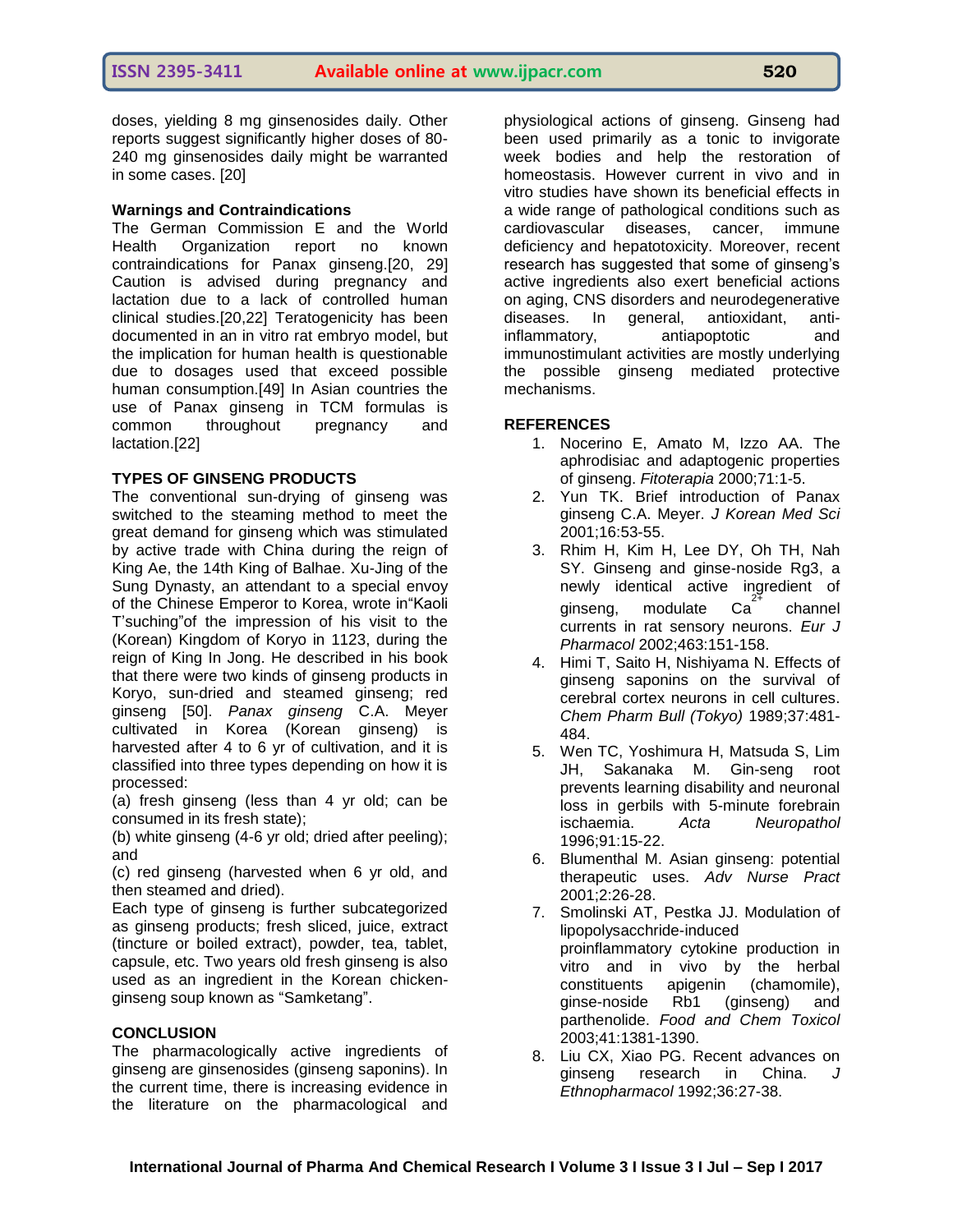- 9. Back NI, Kim DS, Lee YH, Park JD, Lee CB, Kim SI. Ginse-noside Rh4, a genuine dammarane glycoside from korean red ginseng. *Planta Med*  1996;62:86-87.
- 10. Attele AS, Wu JA, Yuan CS. Ginseng pharmacology: multiple constituents and multiple actions. *Biochem Pahrmacol*  1999;58:1685-1693.
- 11. Fleming T. Physician desk references for herbal medicine. First ed Medical Economics Company, Montvale, NJ, 1998.
- 12. Tyler VE. The Honest Herbal-A Sensible Guide to the Use of Herbs and Related Remedies. Third ed The Haworth Press, New York, 1993.
- 13. Wakabayashi C, Hasegawa H, Murata J, Saiki I. In vivo antime-tastatic action of ginseng protopanaxadiol saponins is based on their intestinal bacterial metabolism after oral administration. *Oncology Res* 1997;9:411-417.
- 14. Murphy LL, Lee TJ. Ginseng, sex behavior and nitric oxide. *Ann NY Acad Sci* 2002;962:372-377.
- 15. Byun BH, Shin I, Yoon YS, Kim SI, Joe CO. Modulation of protein kinase C activity in NIH 3T3 cells by plant glycosides from Panax ginseng. *Planta Med* 1997;63:389-392.
- 16. Tackikawa E, Kudo K, Harada K, Kashimoto T, Miyate M, Kakizaki A. Effects of ginseng saponins on responses induced by various receptor stimuli. *Eur J Pharmacol* 1999;369:23- 32.
- 17. Liberti LE, Der Mardersian A. Evaluation of commercial gin-seng products. *J Pharm Sci* 1978;10:1487-1489.
- 18. Phillipson JD, Anderson LA. Ginsengquality safety and effi-cacy? *Pharm J*  1984;232:161-165.
- 19. Duke J. The Green Pharmacy Herbal Handbook: Your Comprehensive Reference to the Best Herbs for Healing.Emmaus, PA: Rodale; 2000:115-116.
- 20. Blumenthal M. The ABC Clinical Guide to Herbs.New York, NY: Theime; 2003:211-225.
- 21. Weiss R. Herbal Medicine. Gothenburg, Sweden: Beaconsfield Publishers LTD; 1988:176-177.
- 22. Seely D, Dugoua JJ, Perri D, et al. Safety and efficacy of Panax ginseng

during pregnancy and lactation. Can J Clin Pharmacol 2008;15:e87-e94.

- 23. Chong SK, Oberholzer VG. Ginseng is there a use in clinical medicine? Postgrad Med J 1988;64:841-846.
- 24. Lee TK, Johnke RM, Allison RR, et al. Radioprotective potential of ginseng. Mutagenesis 2005;20:237-243.
- 25. Shibata S. Chemistry and cancer preventing activities of ginseng saponins and some related triterpenoid compounds. J Korean Med Sci 2001;16:S28-S37.
- 26. Hasegawa H. Proof of the mysterious efficacy of ginseng: basic and clinical trials: metabolic activation of ginsenoside: deglycosylation by intestinal bacteria and esterification with fatty acid. J Pharmacol Sci 2004;95:153- 157.
- 27. Medical Herbalism: The Science and Practice of Herbal Medicine. Rochester, VT: Healing Arts Press; 2003:570.
- 28. Kiefer D, Pantuso T. Panax ginseng. Am Fam Physician 2003;68:1539-1542.
- 29. World Health Organization. Radix Ginseng. WHO Monographs on Selected Medicinal Plants Vol. 1. Geneva, Switzerland: World Health Organization; 1999:168-182.
- 30. Scaglione F, Ferrara F, Dugnani S, et al. Immunomodulatory effects of two extracts of Panax ginseng C.A. Meyer. Drugs Exp Clin Res 1990;16:537-542.
- 31. Scaglione F, Cattaneo G, Alessandria M, Cogo R. Efficacy and safety of the standardised ginseng extract G115 for potentiating vaccination against the influenza syndrome and protection against the common cold [corrected]. Drugs Exp Clin Res 1996;22:65-72.
- 32. Sung H, Kang SM, Lee MS, et al. Korean red ginseng slows depletion of CD4 T cells in human immunodeficiency virus type 1-infected patients. Clin Diagn Lab Immunol 2005;12:497-501.
- 33. Kaslow RA, Carrington M, Apple R, et al. Influence of combinations of human major histocompatability complex genes on the course of HIV-1 infection. Nat Med 1996;2:405-411.
- 34. Sotaniemi EA, Haapakoski E, Rautio A. Ginseng therapy in non-insulindependent diabetic patients. Diabetes Care 1995;18:1373-1375.